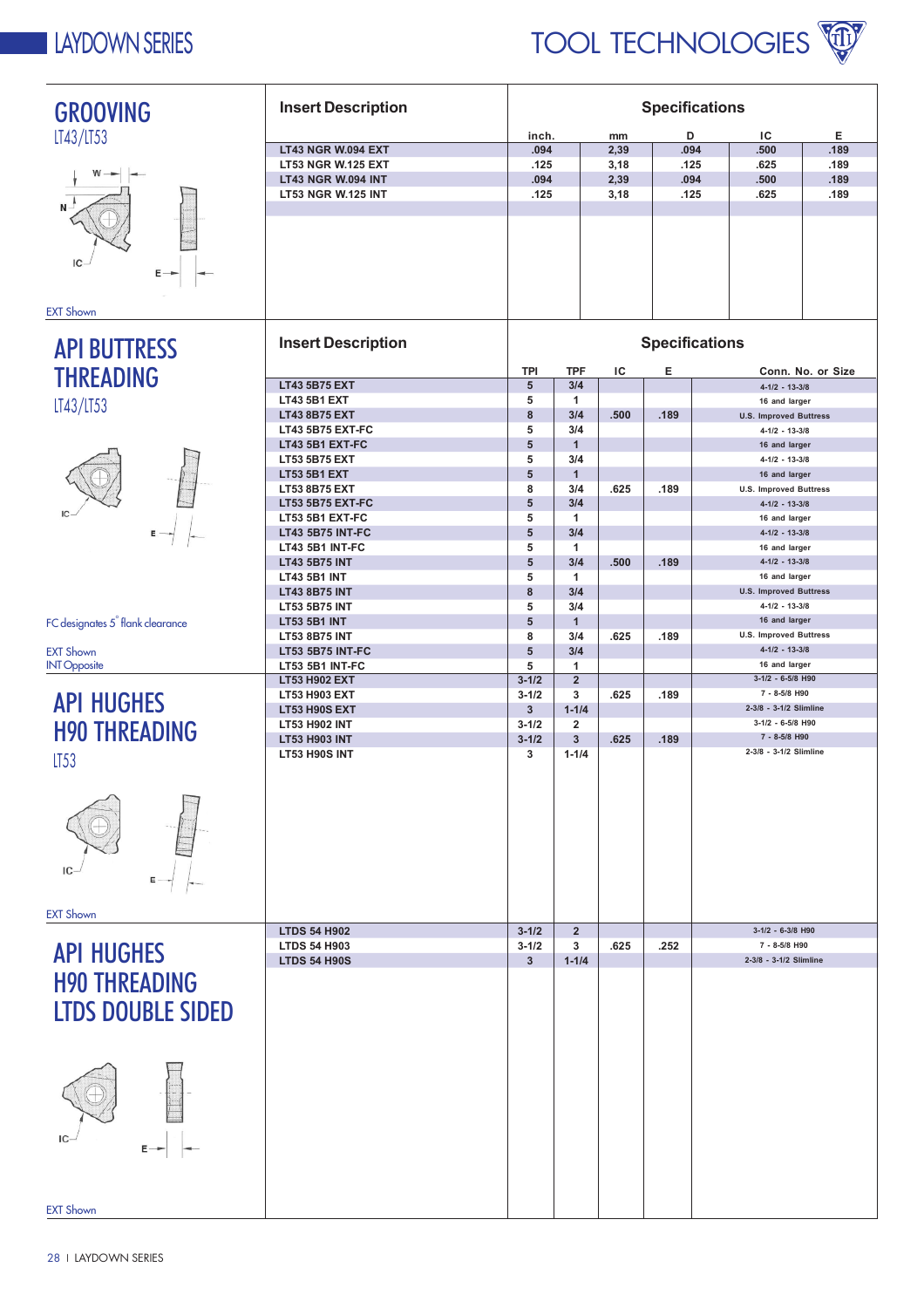# **W** TOOL TECHNOLOGIES

## LAYDOWN SERIES

| <b>API ROTARY SHOULDER</b>            | <b>Insert Description</b>                      | <b>Specifications</b>        |                     |      |      |                                                    |
|---------------------------------------|------------------------------------------------|------------------------------|---------------------|------|------|----------------------------------------------------|
| <b>CONNECTION</b>                     |                                                | <b>TPI</b>                   | <b>TPF</b>          | ΙC   | Е    | Conn. No. or Size                                  |
| <b>THREADING</b>                      | LT43 425 EXT                                   |                              |                     |      |      | $4 - 1/2 - 13 - 3/8$                               |
|                                       | LT43 428 EXT                                   |                              | $\overline{2}$      |      |      | 16 and larger                                      |
| LT43/LT53                             | <b>LT43 42F EXT</b>                            | 4                            |                     |      |      | <b>U.S. Improved Buttress</b>                      |
|                                       | LT43 435 EXT<br>LT43 438 EXT                   |                              | 3                   | .500 | .189 | $4 - 1/2 - 13 - 3/8$<br>16 and larger              |
|                                       | LT43 530 EXT                                   | 5                            |                     |      |      | $4 - 1/2 - 13 - 3/8$                               |
|                                       | LT43 4PAC EXT                                  | 4                            | $1 - 1/2$           |      |      | 16 and larger                                      |
|                                       | <b>LT53 425 EXT</b>                            |                              |                     |      |      | <b>U.S. Improved Buttress</b>                      |
|                                       | <b>LT53 428 EXT</b>                            |                              | $\overline{2}$      |      |      | $4 - 1/2 - 13 - 3/8$                               |
|                                       | <b>LT53 42F EXT</b>                            | 4                            |                     |      |      | 16 and larger                                      |
|                                       | <b>LT53 435 EXT</b>                            |                              | 3                   | .625 | .189 | $4 - 1/2 - 13 - 3/8$                               |
|                                       | LT53 438 EXT<br>LT53 530 EXT                   | 5                            |                     |      |      | 16 and larger<br>$4 - 1/2 - 13 - 3/8$              |
| Ε                                     | LT53 4PAC EXT                                  | 4                            | $1 - 1/2$           |      |      | 16 and larger                                      |
|                                       | <b>LT43 425 INT</b>                            |                              |                     |      |      | <b>U.S. Improved Buttress</b>                      |
|                                       | <b>LT43 428 INT</b>                            |                              | $\overline{2}$      |      |      | $4 - 1/2 - 13 - 3/8$                               |
|                                       | <b>LT43 42F INT</b>                            | 4                            |                     |      |      | 16 and larger                                      |
|                                       | LT43 435 INT                                   |                              |                     | .500 | .189 | <b>U.S. Improved Buttress</b>                      |
|                                       | <b>LT43 438 INT</b>                            |                              | 3                   |      |      | $4 - 1/2 - 13 - 3/8$                               |
|                                       | LT43 530 INT                                   | 5<br>$\overline{\mathbf{4}}$ |                     |      |      | 16 and larger<br>3-1/2 - 6-5/8 H90                 |
|                                       | LT43 4PAC INT<br>LT53 425 INT                  |                              | $1 - 1/2$           |      |      | 7 - 8-5/8 H90                                      |
|                                       | <b>LT53 428 INT</b>                            |                              | $\overline{2}$      |      |      | 2-3/8 - 3-1/2 Slimline                             |
|                                       | <b>LT53 42F INT</b>                            | 4                            |                     |      |      | 3-1/2 - 6-5/8 H90                                  |
|                                       | <b>LT53 435 INT</b>                            |                              |                     | .625 | .189 | 7 - 8-5/8 H90                                      |
|                                       | LT53 438 INT                                   |                              | 3                   |      |      | 2-3/8 - 3-1/2 Slimline                             |
| <b>EXT Shown</b>                      | <b>LT53 530 INT</b>                            | 5                            |                     |      |      |                                                    |
| <b>INT Opposite</b>                   | LT53 4PAC INT                                  | 4                            | $1 - 1/2$           |      |      |                                                    |
| <b>API ROTARY SHOULDER</b>            | <b>LTDS 54 428</b><br><b>LTDS 54 438</b>       | 4                            | $\overline{2}$<br>3 |      |      | NC23-NC50 2-3/8 - 5-1/2 IF                         |
|                                       | <b>LTDS 54 425</b>                             |                              | $\overline{2}$      |      |      | <b>NC56-NC71</b><br>5-1/2 FH, 6-5/8 FH, 6-5/8 Reg. |
| <b>CONNECTION</b>                     | <b>LTDS 54 435</b>                             |                              | 3                   | .625 | .252 | 5-1/2 Reg. 7-5/8 Reg 8-5/8 Reg.                    |
| <b>THREADING</b>                      | <b>LTDS 54 530</b>                             | 5                            |                     |      |      | 3-1/2 FH 2-3/8 - 4-1/2 Reg.                        |
|                                       | <b>LTDS 54 42F</b>                             | 4                            | $\overline{2}$      |      |      | $V0.065*$                                          |
| LTDS DOUBLE SIDED FULL TOPPING        | LTDS 54 4PAC                                   |                              | $1 - 1/2$           |      |      | American Open Hole                                 |
| IC<br>E<br>Ε<br><b>EXT Side Shown</b> |                                                |                              |                     |      |      |                                                    |
|                                       |                                                |                              |                     |      |      | NC23-NC50 2-3/8 - 5-1/2 IF                         |
| <b>API ROTARY SHOULDER</b>            | <b>LTDS 54 428 FT</b><br><b>LTDS 54 438 FT</b> | 4                            | $\overline{2}$<br>3 |      |      | <b>NC56-NC71</b><br>5-1/2 FH, 6-5/8 FH, 6-5/8 Reg. |
| <b>CONNECTION</b>                     | <b>LTDS 54 425 FT</b>                          |                              | $\overline{2}$      |      |      | 5-1/2 Reg. 7-5/8 Reg 8-5/8 Reg.                    |
| <b>THREADING</b>                      | <b>LTDS 54 435 FT</b>                          |                              | $\overline{3}$      | .625 | .252 | 3-1/2 FH 2-3/8 - 4-1/2 Reg.                        |
|                                       | <b>LTDS 54 530 FT</b>                          | 5                            |                     |      |      | $V0.065*$                                          |
| LTDS DOUBLE SIDED FOLLOW TOPPING      | <b>LTDS 54 42F FT</b>                          | $\overline{4}$               | $\overline{2}$      |      |      | American Open Hole                                 |
| Е                                     | LTDS 54 4PAC FT                                |                              | $1 - 1/2$           |      |      |                                                    |
| <b>EXT Side Shown</b>                 |                                                |                              |                     |      |      |                                                    |

**EXT Side Shown**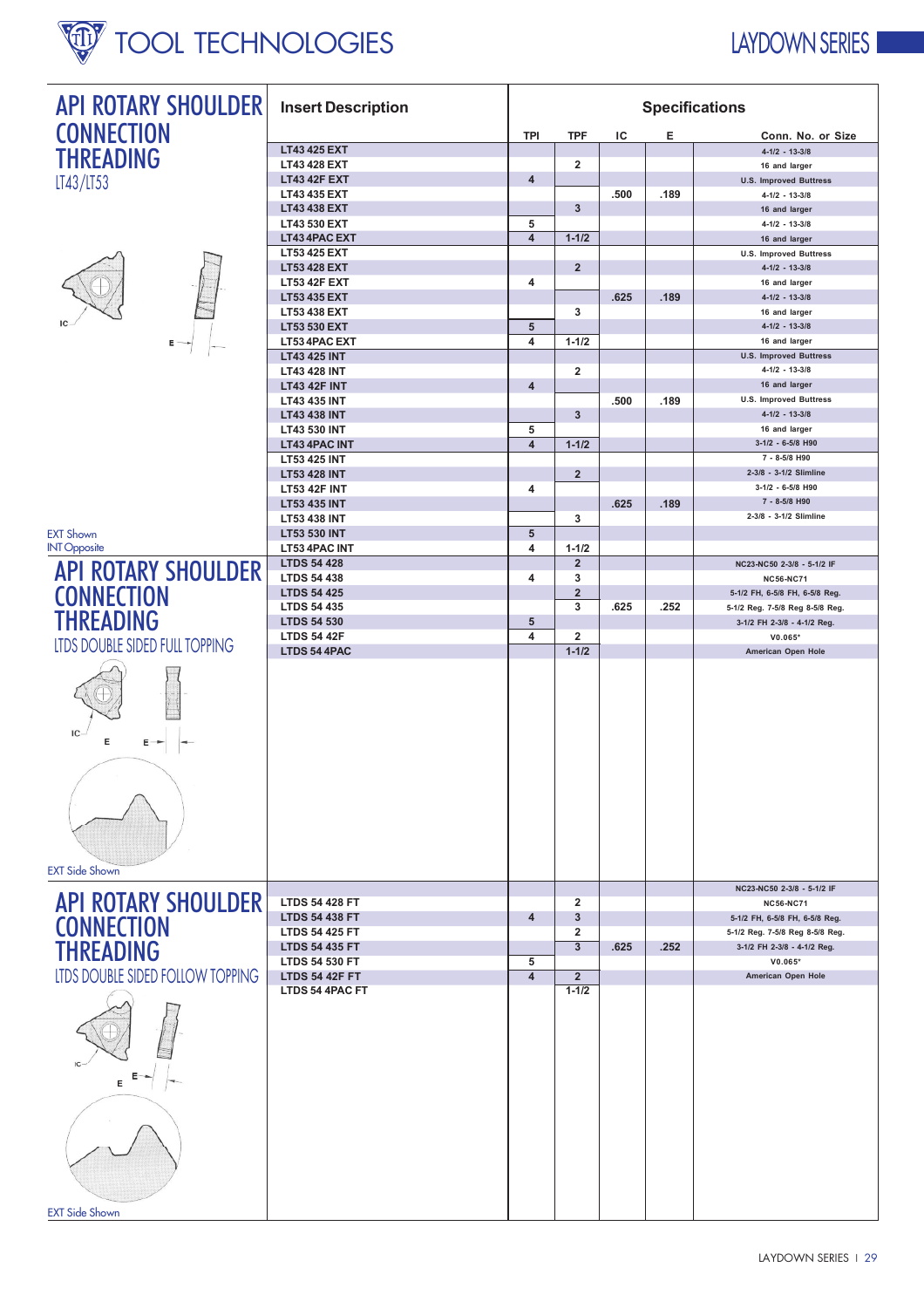

| <b>API ROUND</b>                         | <b>Insert Description</b>                 | <b>Specifications</b> |                        |              |              |                                           |
|------------------------------------------|-------------------------------------------|-----------------------|------------------------|--------------|--------------|-------------------------------------------|
| <b>THREADING</b>                         |                                           | <b>TPI</b>            | <b>TPF</b>             | ΙC           | Е            | Conn. No. or Size                         |
|                                          | LT43 8RD EXT                              | 8                     | 3/4                    | .500         | .189         |                                           |
| LT43/LT53                                | LT43 10RD EXT                             | 10                    | 3/4                    | .500         | .189         |                                           |
|                                          | LT53 8RD EXT                              | 8                     | 3/4                    | .625         | .189         |                                           |
|                                          | LT43 8RD INT                              | 8                     | 3/4                    | .500         | .189         |                                           |
|                                          | LT43 10RD INT<br>LT53 8RD INT             | 10<br>8               | 3/4<br>3/4             | .500<br>.625 | .189<br>.189 |                                           |
|                                          |                                           |                       |                        |              |              |                                           |
|                                          |                                           |                       |                        |              |              |                                           |
|                                          |                                           |                       |                        |              |              |                                           |
| Е                                        |                                           |                       |                        |              |              |                                           |
|                                          |                                           |                       |                        |              |              |                                           |
|                                          |                                           |                       |                        |              |              |                                           |
| <b>EXT Shown</b>                         |                                           |                       |                        |              |              |                                           |
| <b>INT Opposite</b>                      |                                           |                       |                        |              |              |                                           |
|                                          | <b>LTDS 43 10RD</b><br><b>LTDS 43 8RD</b> | 10<br>8               | 3/4                    | .500         | .189         |                                           |
| <b>API ROUND</b>                         | <b>LTDS 54 8RD</b>                        | 8                     | 3/4                    | .625         | .252         |                                           |
|                                          | <b>LTDS 54 10RD</b>                       | 10                    |                        |              |              |                                           |
| <b>THREADING</b>                         |                                           |                       |                        |              |              |                                           |
| <b>LTDS DOUBLE SIDED</b>                 |                                           |                       |                        |              |              |                                           |
|                                          |                                           |                       |                        |              |              |                                           |
|                                          |                                           |                       |                        |              |              |                                           |
|                                          |                                           |                       |                        |              |              |                                           |
|                                          |                                           |                       |                        |              |              |                                           |
|                                          |                                           |                       |                        |              |              |                                           |
|                                          |                                           |                       |                        |              |              |                                           |
| IC                                       |                                           |                       |                        |              |              |                                           |
| $E \rightarrow$                          |                                           |                       |                        |              |              |                                           |
|                                          |                                           |                       |                        |              |              |                                           |
| <b>EXT Shown</b>                         |                                           |                       |                        |              |              |                                           |
| <b>INT Opposite</b>                      |                                           |                       |                        |              |              |                                           |
|                                          | LT43 5VAM EXT                             | 5                     |                        |              |              |                                           |
|                                          |                                           |                       |                        |              |              |                                           |
|                                          | LT43 6VAM EXT                             | 6                     | 3/4                    | .500         | .189         | $\blacksquare$                            |
| <b>API VAM</b>                           | LT43 8VAM EXT                             | 8                     |                        |              |              |                                           |
|                                          | LT43 5VAM INT                             | 5                     |                        |              |              |                                           |
| <b>THREADING</b>                         | LT43 6VAM INT                             | 6                     | 3/4                    | .500         | .189         | ÷                                         |
| LT43                                     | LT43 8VAM INT                             | 8                     |                        |              |              |                                           |
|                                          |                                           |                       |                        |              |              |                                           |
|                                          |                                           |                       |                        |              |              |                                           |
|                                          |                                           |                       |                        |              |              |                                           |
|                                          |                                           |                       |                        |              |              |                                           |
| $\overline{\phantom{a}}$                 |                                           |                       |                        |              |              |                                           |
| IC                                       |                                           |                       |                        |              |              |                                           |
| $\bar{\epsilon}$ –                       |                                           |                       |                        |              |              |                                           |
|                                          |                                           |                       |                        |              |              |                                           |
| <b>EXT Shown</b>                         |                                           |                       |                        |              |              |                                           |
|                                          |                                           |                       |                        |              |              |                                           |
|                                          | LT43 6XL15 EXT                            | 6                     | $1 - 1/2$              |              |              | $5 - 7 - 5/8$<br>$\overline{\phantom{a}}$ |
| <b>INT Opposite</b><br><b>API X-LINE</b> | LT43 6XL75 EXT                            | 6                     | 3/4                    | .500         | .189         | $8-5/8 - 10-3/4$                          |
|                                          | <b>LT43 5XL12 EXT</b>                     | $5\phantom{.0}$<br>6  | $1 - 1/4$<br>$1 - 1/2$ |              |              | $5 - 7 - 5/8$                             |
| <b>THREADING</b>                         | LT53 6XL15 EXT<br><b>LT53 6XL75 EXT</b>   | 6                     | 3/4                    | .625         | .189         |                                           |
|                                          | LT53 5XL12 EXT                            | 5                     | $1 - 1/4$              |              |              | $8-5/8 - 10-3/4$                          |
| LT43/LT53                                | <b>LT43 6XL15 INT</b>                     | 6                     | $1 - 1/2$              |              |              | $5 - 7 - 5/8$                             |
|                                          | <b>LT43 6XL75 INT</b>                     | 6                     | 3/4                    | .500         | .189         | $\overline{\phantom{a}}$                  |
|                                          | <b>LT43 5XL12 INT</b>                     | 5                     | $1 - 1/4$              |              |              | $8-5/8 - 10-3/4$                          |
|                                          | <b>LT53 6XL15 INT</b>                     | 6                     | $1 - 1/2$              |              |              | $5 - 7 - 5/8$                             |
|                                          | <b>LT53 6XL75 INT</b>                     | 6                     | 3/4                    | .625         | .189         | $\overline{\phantom{a}}$                  |
|                                          | <b>LT53 5XL12 INT</b>                     | 5                     | $1 - 1/4$              |              |              | $8-5/8 - 10-3/4$                          |
|                                          |                                           |                       |                        |              |              |                                           |
|                                          |                                           |                       |                        |              |              |                                           |
|                                          |                                           |                       |                        |              |              |                                           |
| <b>EXT Shown</b>                         |                                           |                       |                        |              |              |                                           |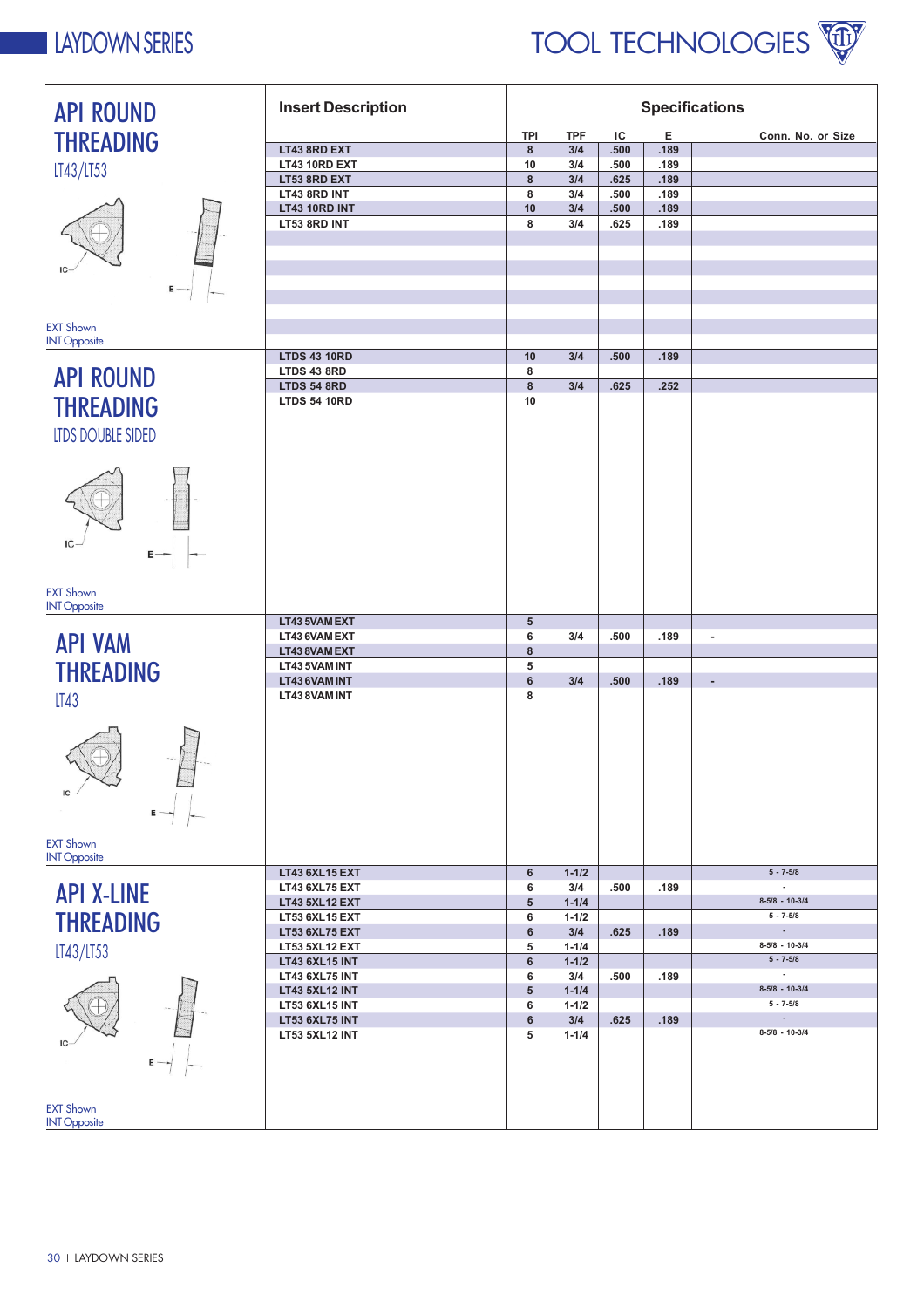

### LAYDOWN SERIES I

| <b>NPT THREADING</b>                                                                  | <b>Insert Description</b> |                         |     | <b>Specifications</b> |      |
|---------------------------------------------------------------------------------------|---------------------------|-------------------------|-----|-----------------------|------|
| LT43                                                                                  |                           | <b>TPI</b>              | F   | IC                    | Е    |
|                                                                                       | LT43 8NPT EXT             | $\bf8$                  | 3/4 | .500                  | .189 |
|                                                                                       | LT43 11.5NPT EXT          | 11.5                    |     |                       |      |
|                                                                                       | LT43 8NPT INT             | 8                       | 3/4 | .500                  | .189 |
| $E -$                                                                                 | LT43 11.5 INT             | 11.5                    |     |                       |      |
| <b>EXT Shown</b>                                                                      |                           |                         |     |                       |      |
|                                                                                       | L43 11.5NPT2M EXT         | $11.5$                  | 3/4 | .500                  | .189 |
| <b>NPT THREADING</b><br>LT43 MULTI-TOOTH<br>IC<br>$E \rightarrow$<br><b>EXT Shown</b> | L43 11.5NPT2M INT         | 11.5                    | 3/4 | .500                  | .189 |
|                                                                                       |                           |                         |     |                       |      |
| <b>NPT THREADING</b>                                                                  | <b>Insert Description</b> |                         |     | <b>Specifications</b> |      |
| <b>LTDS DOUBLE SIDED</b>                                                              |                           | <b>TPI</b>              | F   | IC                    | Е    |
|                                                                                       | LTDS 43 8NPT              | $\overline{\mathbf{8}}$ |     |                       |      |
|                                                                                       | <b>LTDS 43 11.5NPT</b>    | 11.5                    | 3/4 | .500                  | .189 |
| IC<br>$E \rightarrow$<br>$\perp$                                                      | <b>LTDS 43 14NPT</b>      | 14                      |     |                       |      |
| <b>EXT Shown</b>                                                                      |                           |                         |     |                       |      |
|                                                                                       | LT438PA75EXT              | $\bf8$                  | 3/4 | .500                  | .189 |
|                                                                                       | LT53 8PA75 EXT            | 8                       | 3/4 | .625                  | .189 |
| <b>PITTSBURG</b>                                                                      | <b>LT43 8PA75 INT</b>     | $\overline{\mathbf{8}}$ | 3/4 | .500                  | .189 |
| LT43/LT53                                                                             | LT53 8PA75 INT            | 8                       | 3/4 | .625                  | .189 |